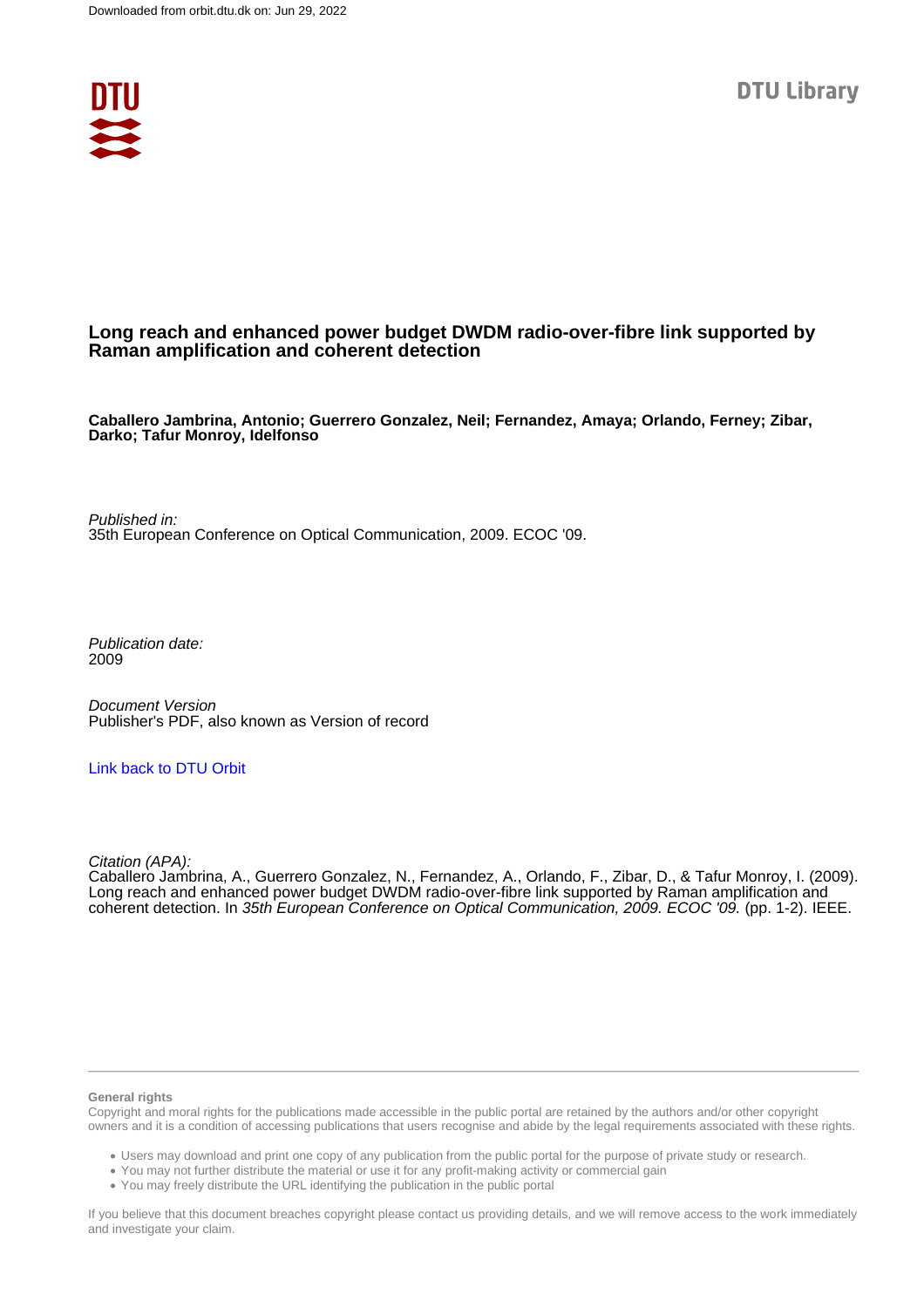# Long Reach and Enhanced Power Budget DWDM Radio-over-Fibre Link Supported by Raman Amplification and Coherent Detection

A. Caballero<sup>(1)</sup>, N. Guerrero<sup>(1)</sup>, F. Amaya<sup>(1,2)</sup>, D. Zibar<sup>(1)</sup>, I. Tafur Monroy<sup>(1)</sup>

<sup>(1)</sup> Department of Photonics Engineering, Technical University of Denmark, Lyngby, Denmark<u>,acaj@fotonik.dtu.dk</u> (2)<br><sup>(2)</sup> GIDATI, Universidad Pontificia Bolivariana, Medellin, Colombia, <u>foamaya@javerianacali.edu.co</u>

**Abstract** We report on a scalable and enhanced power budget radio-over-fibre system for hybrid-wireless access networks operating at *12.5 GHz DWDM spacing for 5 GHz RF carriers over a* 60 km fibre link with Raman amplification**.**

### **Introduction**

Radio-over-Fibre (RoF) transmission systems are currently finding an application in Hybrid Wireless-Optical Broadband-Access Network (WOBAN)<sup>1</sup>. The WOBAN network provides the advantages in terms of high capacity and transparency of a Passive Optical Network (PON) with the flexibility and costsavings of a wireless network $1,2$ . However, superimposing a conventional optical intensity modulated wireless signals over a PON architecture demands careful design to accommodate required optical power budgets, optical bandwidth efficiency and overall system linearity<sup>2</sup>. The use of optical phase modulation for RoF systems offers several advantageous features in WOBAN, such as enhanced linearity $3,4$  and absence of required driving bias in the optical Phase Modulator ( $\Phi$ M). This allows for passive antenna base stations with potentially lower power consumption compared to traditional approaches. In this paper, we propose and experimentally demonstrate a RoF system addressing the challenges of power budget, spectral efficiency and linearity based on optical phase modulation and digital coherent detection. We also propose to use fibre distributed Raman amplification and its advantageous features (high OSNR, possible centralize pump location, wide spectral gain range) to extend reach and scalability of the fibre access link and benefit from the enhanced receiver sensitivity. We report on the experimental demonstration of a combined wireless and fiber link of 5 RF channels at 5 GHz carrier frequency, 250 Mbps BPSK modulated, over a 12.5 GHz spaced DWDM link.

#### **WOBAN Scenario**

Figure 1 shows the description of the considered



**Fig. 1:** Proposed WOBAN scenario

WOBAN scenario. An optical fiber ring connects multiples Base Stations (BS) to a Central Station (CS) where signal detection and demodulation take place. Each BS may lie some distance away, e.g. 20 km, from the feeder fibre ring and may use a specific assigned wavelength and conventional single mode fibre (SMF) while the feeder ring may use a Non-Zero Dispersion Shift Fibre (NZDSF) that in combination with Raman amplification offers low chromatic dispersion and compensation of transmission loss, with enough power budget for proper detection. At the receiver side, optical coherent detection is used and channel selection is performed by proper wavelength tuning of the local laser oscillator. A DSP receiver is envisaged to perform linear phase demodulation.

#### **Setup Description**

The experimental setup is shown in Fig. 2. The transmitter consists on 5 tuneable Distributed Feedback Laser (DFB) with an average output power before  $\Phi$ M of +1 dBm and  $\sim$ 3 MHz linewidth. The wavelengths are from 1552.22 nm to 1552.62 nm, following the 12.5 GHz ITU grid spacing. A 250 Mbps BPSK is generated using an Arbitrary Waveform Generator (AWG) at 1.25 GSa/s that drives a Vector Signal Generator (VSG), which performs up conversion to the 5 GHz carrier Radio-Frequency



**Fig. 2:** Experimental setup description